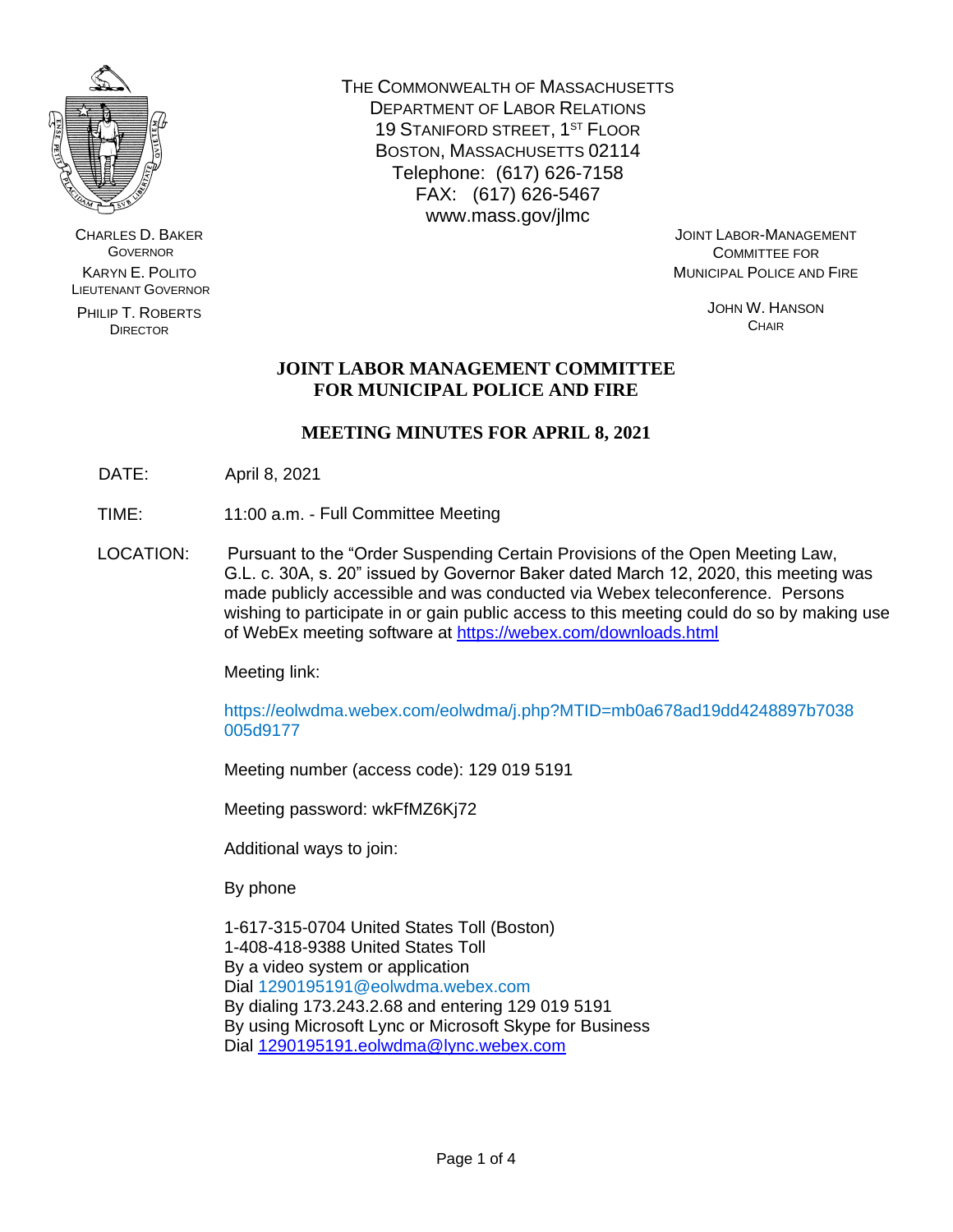**Committee Members Present:** Chairman Hanson; Police**:** Andrews; Perreira; Management: Goldsmith, Ansaldi, Johnson.

Alternates Present: Fire: Cross, Young; Police: Pedrini, T. Reddy; Management: McCall, Hayes, Mazzucco, Bain.

**Staff Present:** Cummings**,** Driscoll**,** Hubley, Morgado.

**Others Present:** Philip Roberts (DLR), John Robertson (MMA).

### **OPEN SESSION**

Chairman Hanson called the meeting to order at 11:09 A.M.

The meeting was recorded by Chairman Hanson.

#### o *Administrative updates:*

o Vote to accept the full Committee meeting minutes from March 25, 2021.

## **Motion by Cross, seconded by Goldsmith: to accept the minutes from the Committee meeting on March 25, 2021.**

### **The Motion passed unanimously.**

#### o *Chairman's report:*

Chairman Hanson thanked JLMC Senior Staff, Phil Roberts, Tim Hatfield, and the DLR hearing officers who participated in The Labor Guild's training session entitled "Agency All-Stars."

Chairman Hanson informed the Committee that the update to 3(a) procedures would be forthcoming and advised Mr. Roberts that the update would require changes to DLR's Green Book.

o *Review and Act on the following Petition, Jurisdiction and Awaiting Funding List (AFL) Cases:*

| Case No.                                                                        | Organization                              | <b>Mediator/Sr. Staff</b> | <b>Topic/Vote/Action</b> |  |  |  |
|---------------------------------------------------------------------------------|-------------------------------------------|---------------------------|--------------------------|--|--|--|
|                                                                                 | 1. JLM-19-7611 Somerville Police          | DC, GD                    | Move to Awaiting Funding |  |  |  |
|                                                                                 | Mr. Driscoll briefed the Committee.       |                           |                          |  |  |  |
| Motion by Andrews, seconded by Goldsmith: to move the case to Awaiting Funding. |                                           |                           |                          |  |  |  |
| The Motion passed unanimously.                                                  |                                           |                           |                          |  |  |  |
|                                                                                 | 2. JLM-19-7737 Stoughton Police Superiors | DC, GD                    | Move to Awaiting Funding |  |  |  |
| Mr. Driscoll briefed the Committee.                                             |                                           |                           |                          |  |  |  |

**Motion by Andrews, seconded by Goldsmith: to move the case to Awaiting Funding.**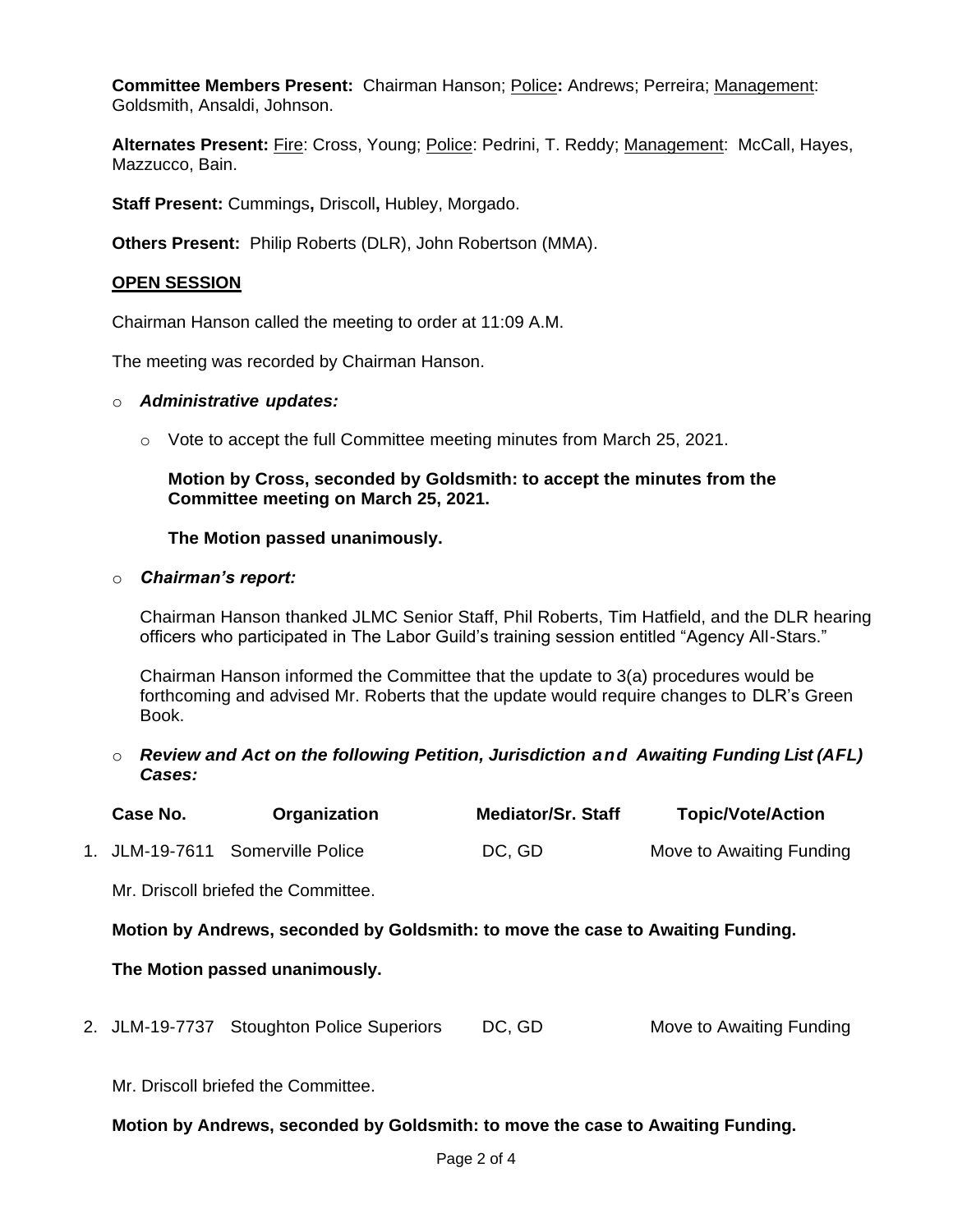**The Motion passed unanimously.**

|  |                                                                                                                        | 3. JLM-20-7994 Kingston Police Patrol | DC, GD | Move to Awaiting Funding |  |  |  |
|--|------------------------------------------------------------------------------------------------------------------------|---------------------------------------|--------|--------------------------|--|--|--|
|  | Mr. Driscoll briefed the Committee.                                                                                    |                                       |        |                          |  |  |  |
|  | Motion by Andrews, seconded by Goldsmith: to move the case to Awaiting Funding.                                        |                                       |        |                          |  |  |  |
|  | The Motion passed unanimously.                                                                                         |                                       |        |                          |  |  |  |
|  |                                                                                                                        | 4. JLM-20-8021 Falmouth Police Patrol | DC, GD | Move to Awaiting Funding |  |  |  |
|  | Mr. Driscoll briefed the Committee.<br>Motion by Andrews, seconded by Goldsmith: to move the case to Awaiting Funding. |                                       |        |                          |  |  |  |
|  |                                                                                                                        |                                       |        |                          |  |  |  |
|  |                                                                                                                        |                                       |        |                          |  |  |  |

## **The Motion passed unanimously.**

5. JLM-19-7773 Melrose Fire DC, DJM Vote to 3(a) Hearing

Mr. Morgado and Mr. Hayes briefed the Committee. Mr. Morgado reported that there had been a committee level mediation on April 6, 2021, that did not resolve the dispute between the parties and further reported that the case was ready to be moved to a 3(a) hearing. In response to a question by Mr. Hayes, Mr. Morgado stated that, in a voluntary 3(a) agreement, the issues for arbitration would be those that are determined and agreed upon by both parties.

**Motion by Cross, seconded by Goldsmith: to find that, in the matter of the Melrose Firefighters Local 1617 IAFF and the City of Melrose, JLM-20-8164, the issues have remained unresolved for an unreasonable period of time resulting in the apparent exhaustion of the process of collective bargaining, and that the Committee vote to hold a hearing pursuant to Section 1, subsection 3(a), as set forth in Chapter 589 of the Acts of 1987, with the panel members consisting of William Cross (Labor) and Gerard Hayes (Management), or other Committee members and/or senior staff that may be substituted as necessary by the respective Labor and/or Management Chairs pursuant to the rules, policies, and procedures of the Committee, and any other applicable provisions of law, with said panel to be chaired by John Hanson.**

## **The Motion passed unanimously.**

6. JLM-20-8250 Framingham Deputy Chiefs DC, GD Vote to Arbitration

Mr. Driscoll briefed the Committee.

**Motion by Cross, seconded by Goldsmith: to find that, in the matter of the Framingham Deputy Fire Chiefs, Local 1652 and the City of Framingham, JLM-20-8250, that there is an apparent exhaustion of the processes of collective bargaining which constitutes a potential threat to public welfare and that the Committee vote to send this case to arbitration by a tripartite panel consisting of David Keene (Labor) and Richard Tranfaglia (Management) and/or other Committee members and/or senior staff that may be substituted as necessary by the respective Labor and/or Management Chairs pursuant to the rules, policies, and procedures of the Committee, and any other applicable provisions of law, and a neutral selected in accordance with the Committee's rules, policies and procedures, on an issue by issue basis, with said issues having been identified at the January 26, 2021, hearing held pursuant to Section 1, Subsection 3(a), of Chapter 589 of the Acts of 1987.**